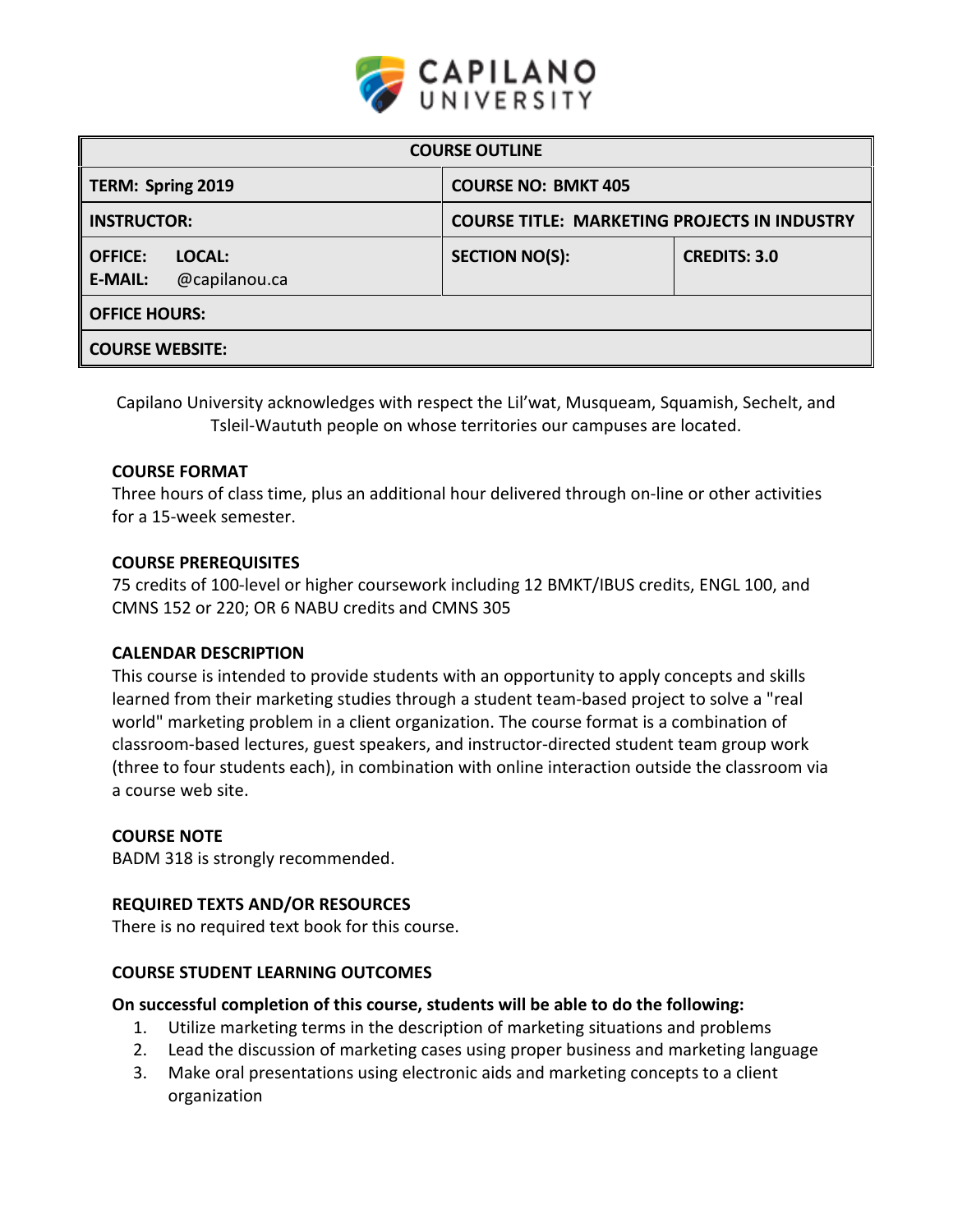- 4. Individually analyze marketing cases and prepare arguments for case discussions
- 5. Employ marketing segmentation theories to match products and markets
- 6. Apply marketing research techniques to analyze customers' needs of a client
- 7. Contextually apply the Marketing Mix model to client needs
- 8. Evaluate domestic and international market opportunities by using market research and competitive analysis
- 9. Interpret the customers' perspective while designing and implementing marketing strategies
- 10. Analyze the marketing challenges faced by small businesses
- 11. Design and implement appropriate pricing, branding, and positioning strategies
- 12. Make specific recommendations for solving real world business and marketing problems using business and marketing relevant theories, concepts, models and tools
- 13. Use individual and collective leadership abilities to work effectively in group projects
- 14. Use a team approach to take advantage of different experiences and approaches in solving business and marketing problems
- 15. Explain the dimensions and depth of social and individual impact resulting from the implementation of marketing strategies
- 16. Integrate social and individual, global and local perspectives into situational analysis and decision making

| Week          | <b>Topic</b>                                                                                                              |  |  |  |
|---------------|---------------------------------------------------------------------------------------------------------------------------|--|--|--|
| Week 1        | Marketing Introduction - Fundamentals, Marketing Strategies and Plans<br>Terminology Review; Market Refresher Assessments |  |  |  |
| Week 2        | Terms of Reference; Case Study Assessment                                                                                 |  |  |  |
| Week 3        | Creating Long Term Loyalty Relationships                                                                                  |  |  |  |
|               | <b>Analyzing Consumer Markets</b>                                                                                         |  |  |  |
| Week 4        | <b>Advisor Consultation</b>                                                                                               |  |  |  |
| Week 5        | <b>Advisor Consultation</b>                                                                                               |  |  |  |
|               | <b>Terms of Reference Draft</b>                                                                                           |  |  |  |
| Week 6        | <b>Terms of Reference Presentations</b>                                                                                   |  |  |  |
| Week 7        | <b>Advisor Consultation</b>                                                                                               |  |  |  |
| Week 8        | Mid-Point Team Review                                                                                                     |  |  |  |
| Week 9        | <b>Advisor Consultation</b>                                                                                               |  |  |  |
| Week 10       | <b>Advisor Consultation</b>                                                                                               |  |  |  |
| Week 11       | Final Advisor Consultation and Rehearsals for Client Presentation. Draft<br>Review of Client Project                      |  |  |  |
| Week 12       | <b>Final Client Report Submission</b>                                                                                     |  |  |  |
|               | <b>Client Presentations</b>                                                                                               |  |  |  |
| Week 13       | <b>Client Presentations</b>                                                                                               |  |  |  |
| Weeks 14 - 15 | <b>Final Exam Period</b>                                                                                                  |  |  |  |

## **COURSE CONTENT**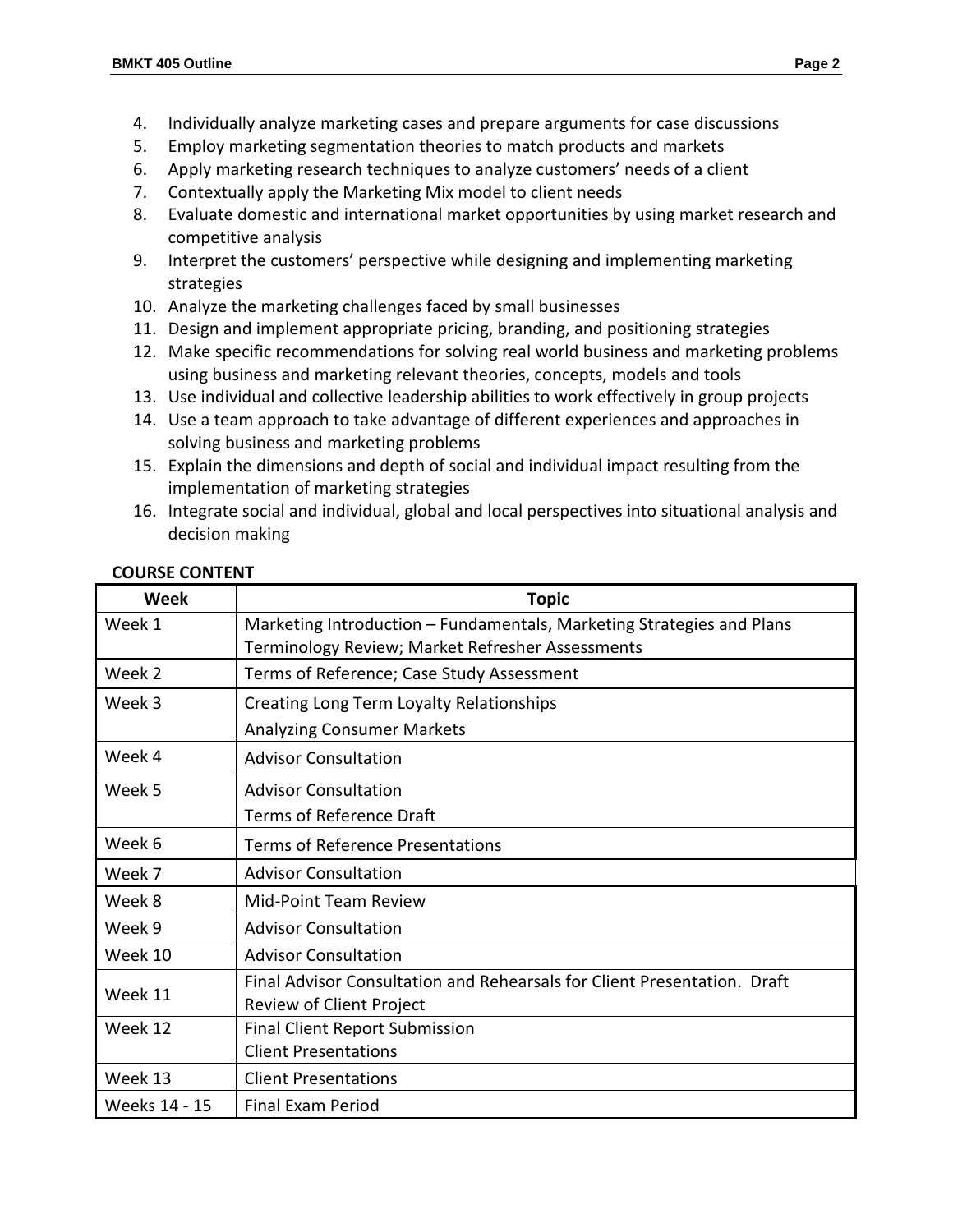### **EVALUATION PROFILE**

| <b>Terminology Test and Case</b>          | 7%   |
|-------------------------------------------|------|
| Client Brief                              | 10%  |
| Terms of Reference                        | 15%  |
| Mid-Point Review - Situational Analysis   | 8%   |
| <b>Client Report</b>                      | 25%  |
| <b>Client Presentation and Evaluation</b> | 30%  |
| <b>Project Management Review</b>          | 5%   |
| Total                                     | 100% |

### **GRADING PROFILE**

|               |                                       | $A+ = 90-100$ $B+ = 77-79$ $C+ = 67-69$ $D = 50-59$ |             |
|---------------|---------------------------------------|-----------------------------------------------------|-------------|
| $A = 85-89$   | $  B = 73-76   C = 63-66$             |                                                     | $ F = 0.49$ |
| $A - = 80-84$ | $\vert$ B- = 70-72 $\vert$ C- = 60-62 |                                                     |             |

## **Incomplete Grades**

Grades of Incomplete "I" are assigned only in exceptional circumstances when a student requests extra time to complete their coursework. Such agreements are made only at the request of the student, who is responsible to determine from the instructor the outstanding requirements of the course.

## **Late Assignments**

Assignments are due at the beginning of the class on the due date listed. If you anticipate handing in an assignment late, please consult with your instructor beforehand.

## **Missed Exams/Quizzes/Labs etc.**

Make-up exams, quizzes and/or tests are given at the discretion of the instructor. They are generally given only in medical emergencies or severe personal crises. Some missed labs or other activities may not be able to be accommodated. Please consult with your instructor.

### **Attendance** *Policy S1990-01*

Students are expected to attend all classes and associated activities.

## **English Usage**

Students are expected to proofread all written work for any grammatical, spelling and stylistic errors. Instructors may deduct marks for incorrect grammar and spelling in written assignments.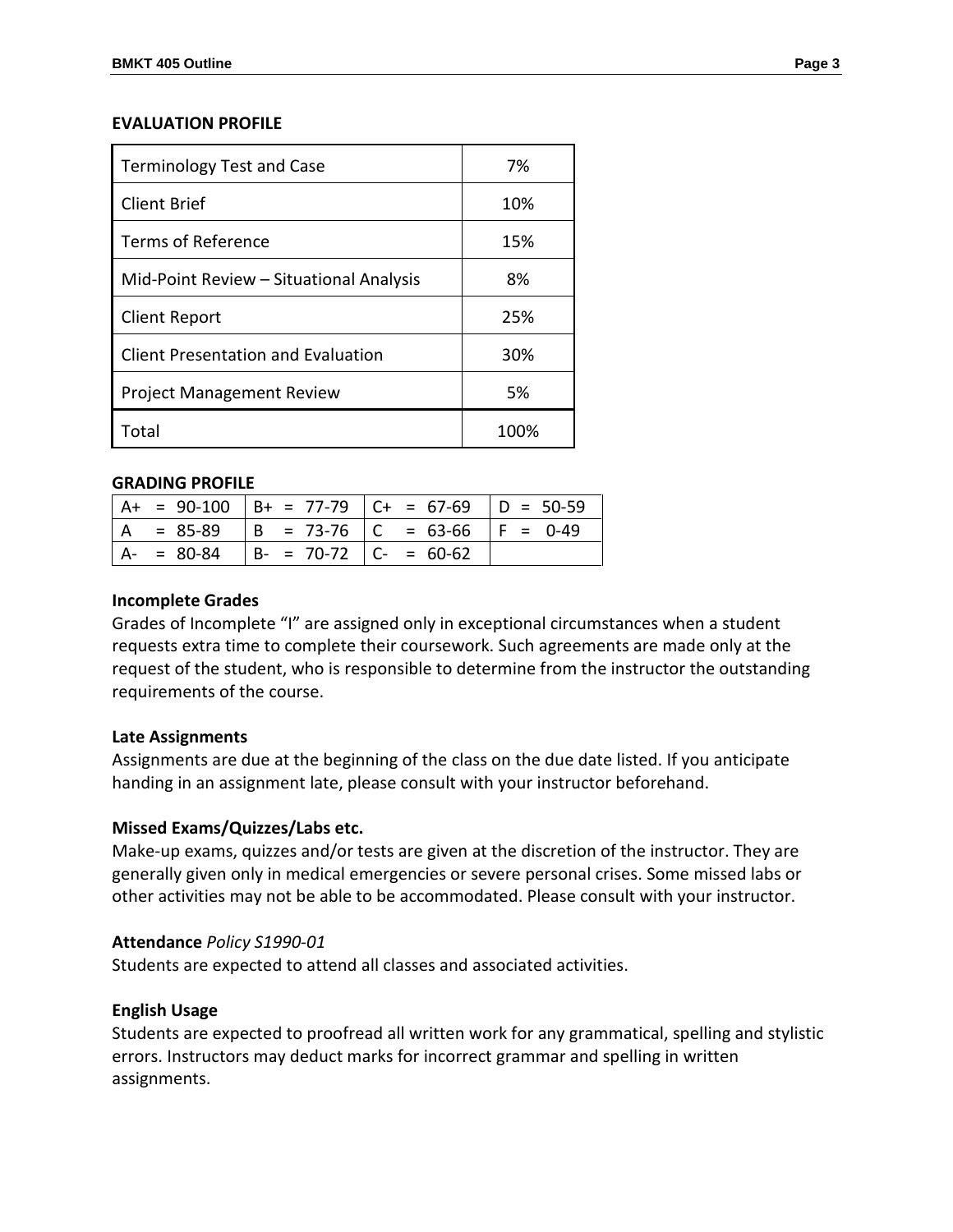## **Electronic Devices***:*

Students may use electronic devices during class for note-taking only.

## **On-line Communication**

Outside of the classroom, instructors will (if necessary) communicate with students using either their official Capilano University email or Moodle; please check both regularly. Official communication between Capilano University and students is delivered to students' Capilano University email addresses only.

# **UNIVERSITY OPERATIONAL DETAILS**

# **Tools for Success**

Many services are available to support student success for Capilano University students. A central navigation point for all services can be found at:<http://www.capilanou.ca/services/>

# **Capilano University Security: download the [CapU Mobile Safety App](https://www.capilanou.ca/services/safety-security/CapU-Mobile-Safety-App/)**

# **Policy Statement (S2009-06)**

Capilano University has policies on Academic Appeals (including appeal of final grade), Student Conduct, Academic Integrity, Academic Probation and other educational issues. These and other policies are available on the University website.

## **Academic Integrity (S2017-05)**

Any instance of academic dishonesty or breach of the standards of academic integrity is serious and students will be held accountable for their actions, whether acting alone or in a group. See policy S2017-05 for more

information:<http://www.capilanou.ca/about/governance/policies/Policies/>

Violations of academic integrity, including dishonesty in assignments, examinations, or other academic performances, are prohibited and will be handled in accordance with the Student Academic Integrity Procedures.

**Academic dishonesty** is any act that breaches one or more of the principles of academic integrity. Acts of academic dishonesty may include but are not limited to the following types:

**Cheating**: Using or providing unauthorized aids, assistance or materials while preparing or completing assessments, or when completing practical work (in clinical, practicum, or lab settings), including but not limited to the following:

- Copying or attempting to copy the work of another during an assessment;
- Communicating work to another student during an examination;
- Using unauthorized aids, notes, or electronic devices or means during an examination;
- Unauthorized possession of an assessment or answer key; and/or,